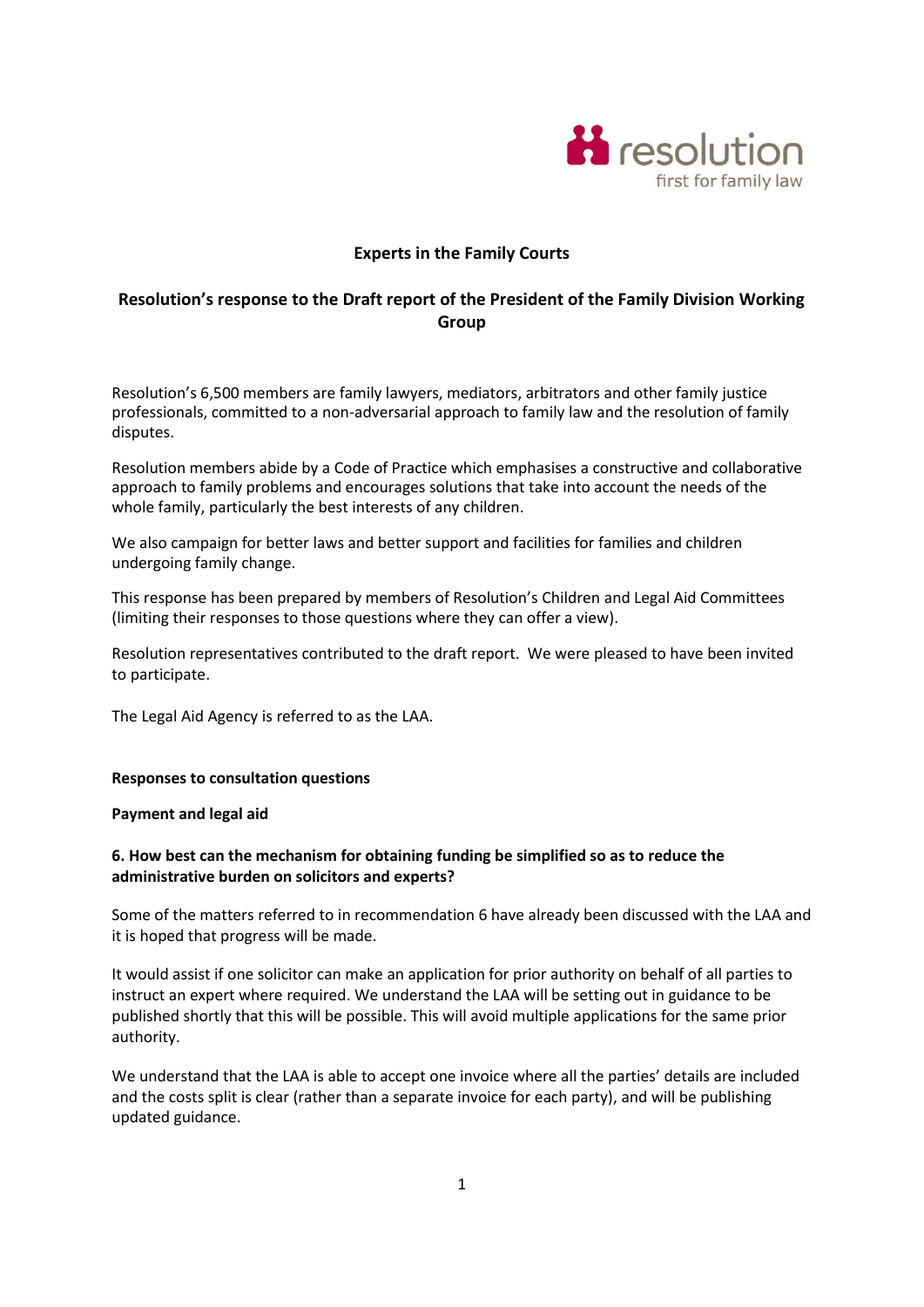It would be helpful for the LAA to provide clarity for all legal aid providers and LAA caseworkers around these issues which are both essential and necessary. What is most needed is for the LAA to accept one application for prior authority to bind all parties once granted; and for the LAA to accept one invoice for that expert, noting the shares/how it is to be split across each certificate. We suggest that the wording of recommendation 6 might be tightened to reflect this.

We also understand from the LAA that an application for more than one expert can in fact be made on the same prior authority application which is helpful. It will assist for the LAA to clarify how the application should be set out where there are specific and different reasons for the instruction of each of multiple experts by one or more parties.

We don't believe that all our members would necessarily wish to see the removal of the requirement for prior authority where an expert's fee will exceed a codified rate. They would be likely to wish to continue to apply for prior authority to avoid financial exposure and be protected from the possibility that a fee might be reduced if prior authority is not applied for.

Sometimes an expert won't invoice or there is a delay in doing so, but the "burden" is on solicitors to obtain the expert's invoice, and to check the invoice very carefully. The Letter of Instruction (LOI) should make it clear to the expert how the invoice must be set out and what it must include, perhaps with a suggested time target for provision of the invoice and advice about the risk that if the invoice is not produced in a certain time frame, the expert won't be paid.

It might be difficult to reduce the administrative burden much further unless the system works to allows experts to send bills direct to the LAA. However, this would be a significant change, and we aren't currently persuaded that this would always be helpful and work in practice and with the CCMs system.

Other points to consider are the assessment by the LAA of the expert's invoice at the time the initial application for payment on account is made to avoid the risk of it being assessed down at the final billing stage and having to ask the expert for some of the money back.

On a positive note the dialogue with the LAA on the guidance for experts has been very helpful and collaborative and there does appear to be a desire on the part of the LAA to improve the guidance so that it works better for practitioners and the LAA alike. The review of this guidance from time to time allows issues that have emerged to be discussed and the guidance amended and updated.

### **7. Are there changes which need to be made to the number of hours permitted in respect of particular sorts of reports? How should cases be identified which fall within or outside standard allowances?**

There is always going to be a difficulty as many experts don't know how long they will need until they are instructed.

The guidance from the LAA is already fairly clear about the guideline number of hours for initial reports and for addendum reports etc. The LAA has also responded to comments about setting out more guidance on the additional hours needed for psychiatric and psychological assessments where there are multiple parties being assessed and we hope the revised experts' guidance document will provide further guidance for these cases.

We suggest that the LAA should have relevant data on the number of hours commonly taken in different circumstances.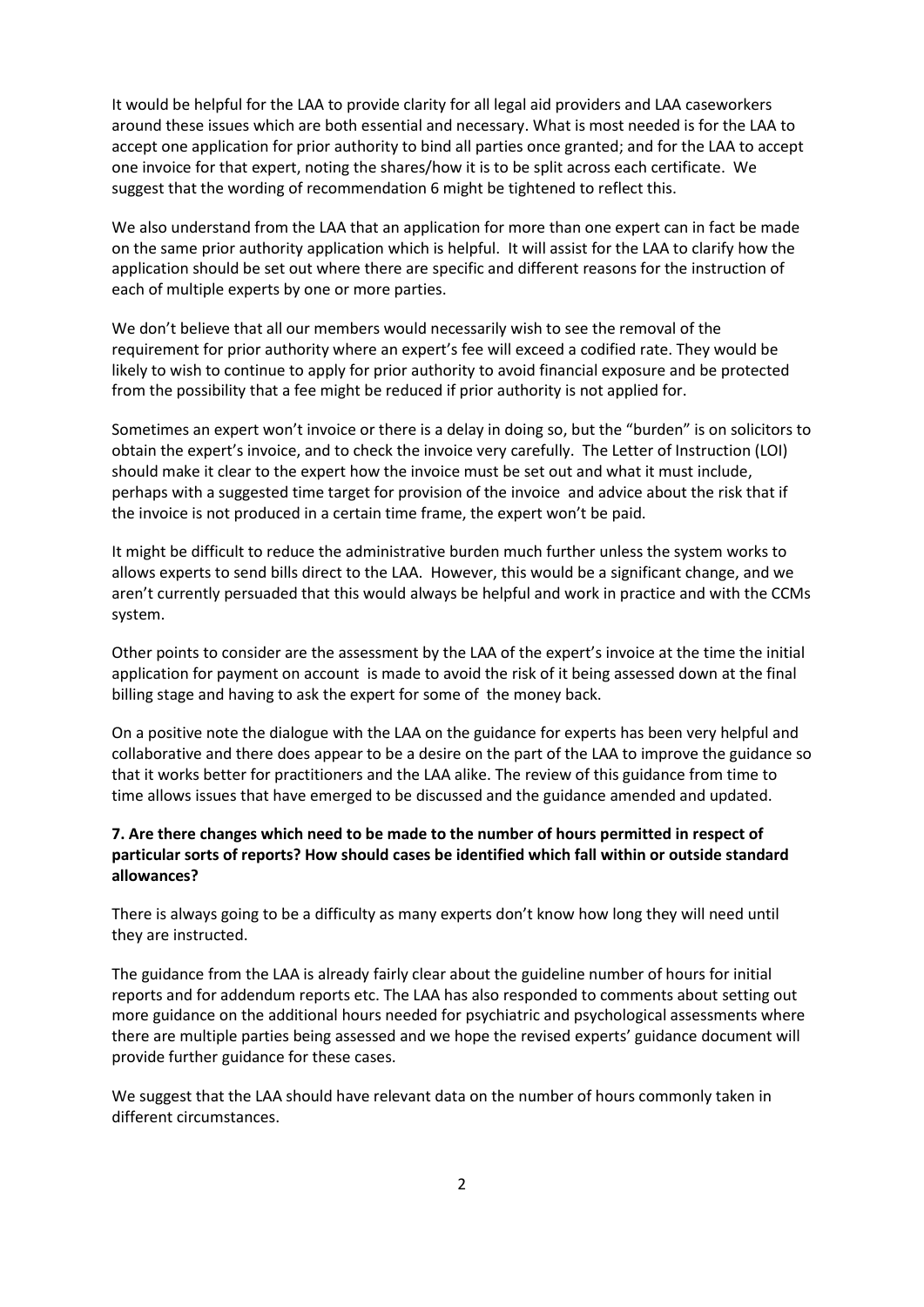Top up hours, or the need for prior authority, should also be considered where there is a need for a forensic psychiatrist; if the number of pages/length of the bundle which an expert is required to read are in excess of a certain amount (the FAS recognises hours linked to the length of medical records); or there are two or more children.

## **8. What is the differential in hourly rates paid to medical experts as between privately or insurance funded work and legally aided work. Is it accepted that there is a disparity which needs addressing? If so in what areas is the disparity most acute? What mechanism is needed to establish the appropriate rate for different categories of experts.**

This differential is outside of the knowledge of legal aid practitioners, but we assume experts themselves could provide more information.

We would be interested in understanding more about the level of disparity, but it would be very difficult for us to support any increase in legal aid rates for experts only in light of the level of the legal aid rates paid to legal professionals and the time that has elapsed since those have been considered.

#### **Court processes**

**9. Should cases more routinely be removed from the 26 week track as a consequence of the need to ensure the court has the correct expert evidence before it? How best can compliance with the requirements of FPR 25 be achieved? Should a checklist accompany each application which is completed prior to orders being made? Should a standard form order which incorporates all relevant elements be a part of every order providing for expert evidence.** 

We welcome the report making it clear that Part 25 and PD 25 should be adhered to (recommendation 10).

It is often obtaining prior authority and/or the availability of a type of expert which causes delay more than the instruction process.

Our members' experience of the removal or not of cases from the 26 week track is mixed. In practice, we are not sure that judges refusing to extend the period to ensure that the correct expert evidence is before it is as big an issue as perhaps suggested. However, it is important for judges to be reassured and have the freedom to remove a case from the 26 week track for this and certain other reasons where necessary. Removal should not be automatic or without timescale, but extended by a number of weeks, taking into account the expert's timeframe as advised when instructed.

Whilst we think settling LOIs whilst at court might be encouraged in case there is not agreement, or where the judge and/or the legal representatives wish to do so, we have some concerns about judicial approval being required (paragraph (iv) of recommendation 10). Will there be time at court on the day to do so? Would this cause delay if the parties have to go back before the judge or seek a later decision on the papers? That said we agree that if at all possible, at least the questions for the expert should be sorted out at court.

It may be helpful for LOIs to avoid any detailed background/history (often the subject of discussion and disagreement between lawyers), and refer simply to a very basic factual outline with reference to the papers for more detail.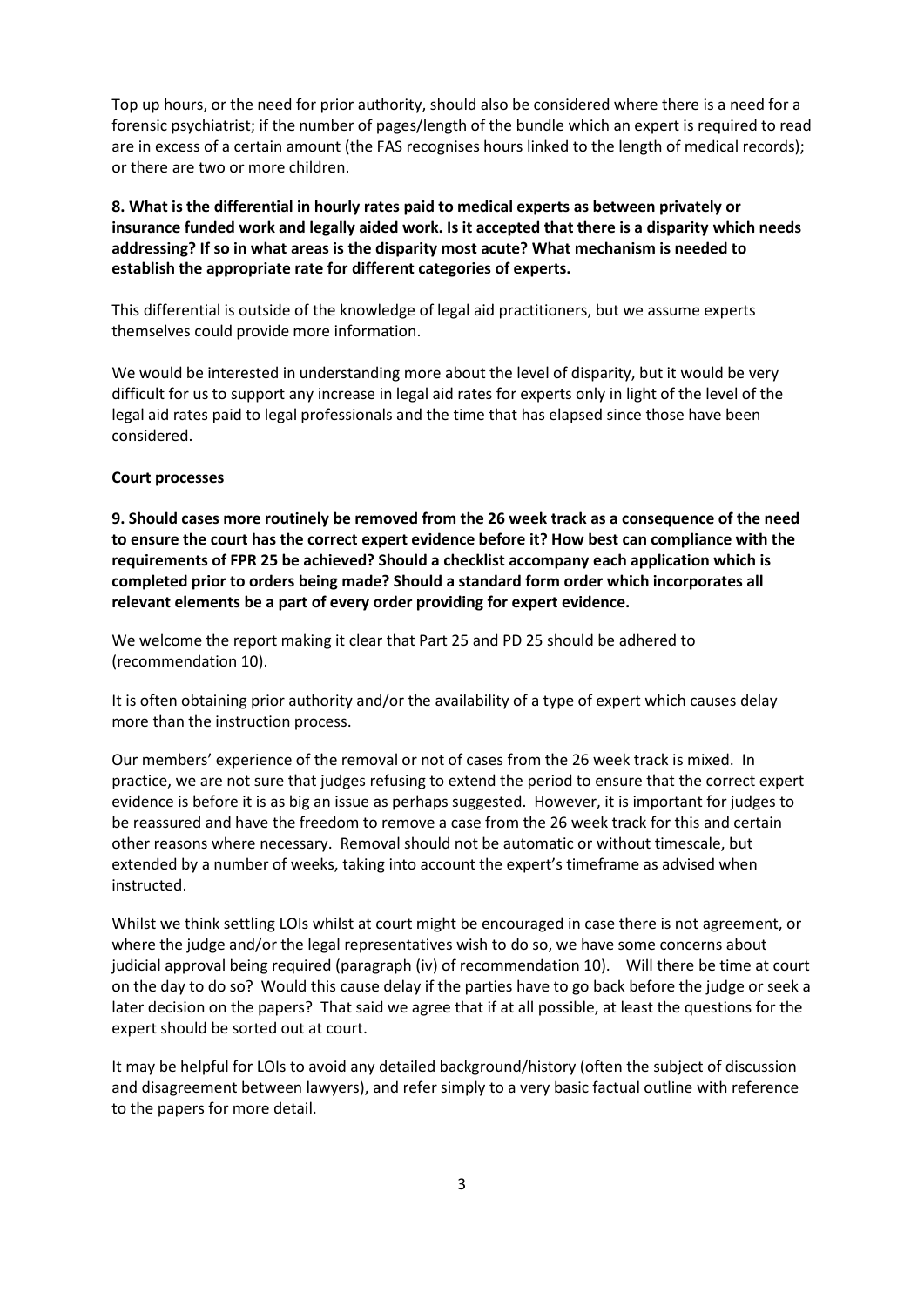We suggest that it may be more important in private law children cases, where one or more parties are unrepresented, to get the questions for the expert agreed, and issues of funding by the LiP/s addressed, whilst the parties are still at court (or it might not happen at all). How the expert is to be paid, and the costs shared, need to be agreed at this point so that money can be secured on account, whether on the other party's client account or paid direct to the expert.

We don't agree that a checklist should accompany each application which is completed prior to orders being made. We don't think there is any need for an additional checklist. Although there is some variance in what judges expect, by and large our members report that Part 25 is generally rigorously applied and cases are timetabled through to IRH in public law cases. Some members are of the view that some sort of pro forma part of the order may be more helpful.

### **10. How best can the necessary documents for an expert be identified? Would the use of a medical records indexing agency be likely to lead to time and costs savings in respect of the expert such as to make the use of such a service a reasonable use of public funds?**

Whilst legal practitioners might spend some time considering the index of documents and whether all need to be sent to each expert, it can be difficult for the lawyer to determine whether the whole medical bundle is necessary and this is not really for them to determine. We can see however that it may be helpful to review this at the point of instruction, e.g. does this expert need to see the contact notes? It will also be helpful to have the views of expert themselves on this question and they can review the index. The expert may wish and will be best placed to decide what they need to read.

In some medical cases, using a medical professional provider at approved legal aid rates to schedule and list the medical notes, and remove duplicates, would be very helpful. It would help smooth the instruction of experts in NAI and FII cases and we could all work off the same paginated bundle for medical experts. The LAA can give approval for scheduling of medical notes if an application for prior authority is made - it should perhaps be more routinely considered and applied for in medical injury cases/FII cases in particular.

We'd be happy to support recommendation 11 if medical experts and the LAA agree. The LAA would of course need to approve the use of and cost of the agency.

There are challenges when agreeing a core bundle for the expert in private law cases involving LiPs.

### **11. Is a single point of communication (probably the lead solicitor) a viable means of ensuring that the expert is provided with all documentation and questions in an administratively simple way?**

Yes, this is usually what happens.

### **12. Is it feasible to fix a guaranteed date for the experts to give evidence within a trial template? What would be needed to ensure this was possible?**

Yes, this is feasible. The expert's availability should be known when making the Part 25 application and it is good practice to work that into a witness template in advance. It isn't reasonable to ask an expert to, say, keep a whole week free. Members report usually booking the expert for a certain day within the trial and parties should liaise on fitting other witnesses around them. In medical cases this issue should be addressed in court when the case is listed although it is accepted it is more complicated in medical cases with more experts.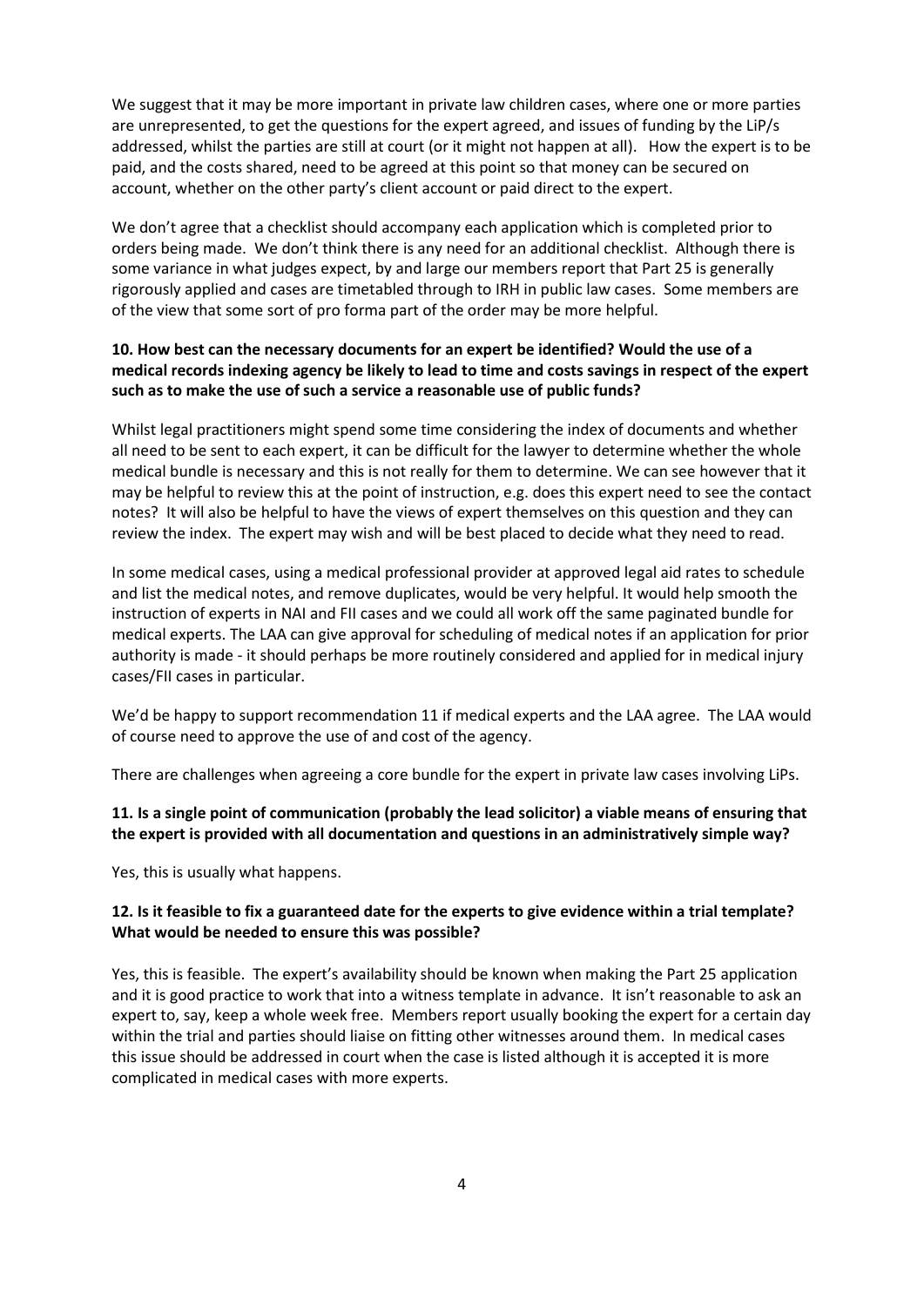#### **Treatment of experts**

**13. Is it appropriate for a judge to explain to an expert the issue in relation to their evidence which has required their participation in the hearing and the purpose of cross examination?** 

We suggest that these questions may largely be more for others responding to the consultation, but, in our view, yes.

**14. Is it appropriate to seek to limit the nature of criticism of an expert save where they have plainly failed to comply with their duties to the court or their own professional ethical duties? Is some form of intermediate level of informal complaint mechanism appropriate in this context?** 

Yes, limiting the nature of criticism as suggested is appropriate and sensible.

**15. Is it appropriate to give an expert a right to comment on a judgment which proposes to criticise them in respect of a failure to abide by their duties to the court or their professional duties? If so how can this be achieved in a realistic timeframe? If there are issues as to a failure to abide by their duties should this be raised with the expert when they give their evidence rather than at the judgment stage?** 

It sounds right that an expert should be given the chance to respond to criticism relating to a failure to abide by their duties, which is clearly different to the judge simply finding against the expert's opinion/views.

However, the more we considered this question, the more questions arose about exactly how this would happen in a timely way, and what might happen next, especially at judgment stage. We agree that there is a need to carefully think through the end point if the expert disagrees with the criticism. Without very tight timescales, which could make the exercise meaningless, the potential for delay and uncertainty in finalising the judgment is concerning. There is a risk of the parties being unable to move on with the child remaining in limbo. Would the order be made and implemented in any event? A party cannot of course appeal against a judgment which remains in draft.

### **16. Should any expert receive a copy of the final judgment? Is a précis of some form more appropriate? If so who would draft this?**

Providing feedback to experts at the conclusion of cases should not really be an issue in light of Rule 25.19. But some cases don't end up in judgment so notifying of the outcome can fall by the wayside when settling cases in practice and/or where the expert is no longer involved after providing the written report. We suggest that both standard orders in public and private cases should include that the solicitor for the child (if there is one) should notify the expert of final order or agreed outcome. If there is a judgment the expert should receive it or that part that relates to their evidence (if a fact finding case).

Having to prepare and agree a precis would be a concern as it would create additional work and costs post the final hearing which certainly legal aid practitioners would not get paid for. We doubt it would happen.

It should be noted that the LAA will not usually pay for transcripts of judgments unless they are needed for an appeal or following a fact finding hearing so this excludes legally aided parties paying for final hearing transcripts.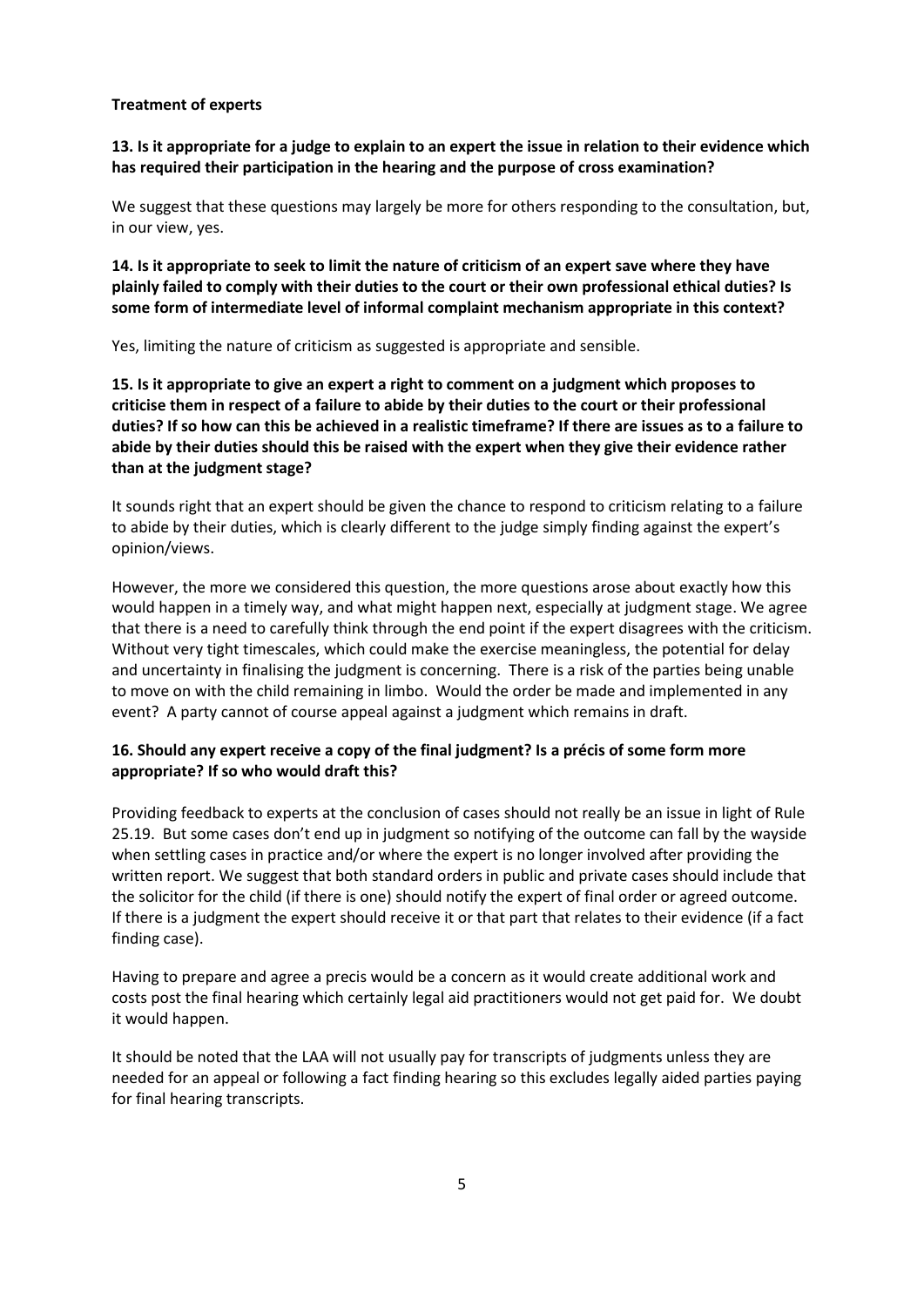#### **Training**

## **17. Should interdisciplinary training, mentoring and feedback form part of the recommendations? What ethical problems may arise and need to be addressed both in relation to mentoring and feedback?**

Yes. Opportunities for experts to shadow hearings should also be explored.

Resolution has some peer supporter and mentoring materials. These are lawyer to lawyer but we would be happy to share them if that might be helpful to inform further consideration of mentoring.

**20. What training currently exists within specialist organisations such as the ALC, Resolution and the Family Law Bar Association in relation to training lawyers in relation to handling expert witnesses? To what extent is there existing interdisciplinary training run by these organisations? Are there any models which could be used for national regional training?**

Resolution's Advocacy for family lawyers course, which we are currently running every other month, includes examination and cross examination of expert witnesses (the trainer is a practising barrister).

We tend to offer bespoke sessions for members at one off events or as the demand arises, which by their nature may be interdisciplinary and involve expert witness speakers.

We have a guidance note for all members on Instructing experts in proceedings including children.

Expert witnesses are all welcome to join Resolution. Associate members endorse the Code of Practice and have access to all of Resolution's support, resources, networks, and professional development opportunities.

We keep our training offer under review and will of course carefully consider the Working Group's final recommendations.

### **21. How could an expert witness handbook or information pack for experts and legal professionals be commissioned?**

We are not sure we need a handbook although there is one that Wall J wrote some years back.

We have the PD which is clear and the pro forma LOI and guidance notes (from the Law Society) provide further information. There may be a need for a guide including key procedure points, what is expected, how it all works. This would require some work to do this but it would be better done as an e document so it can be easily updated.

### **Supporting and Sustaining Change**

**23. Are regional "experts in the family justice system' committees the most effective way of delivering training, mentoring and feedback opportunities? How can local family justice boards be incorporated into the process of ongoing implementation of training, mentoring and feedback? What should the membership of such regional committees be? Is the circuit family division liaison judge the best person to chair such committees? How should such committees be administratively supported? What reporting back functions could they properly be expected to have in relation to the family Justice Council subcommittee?**